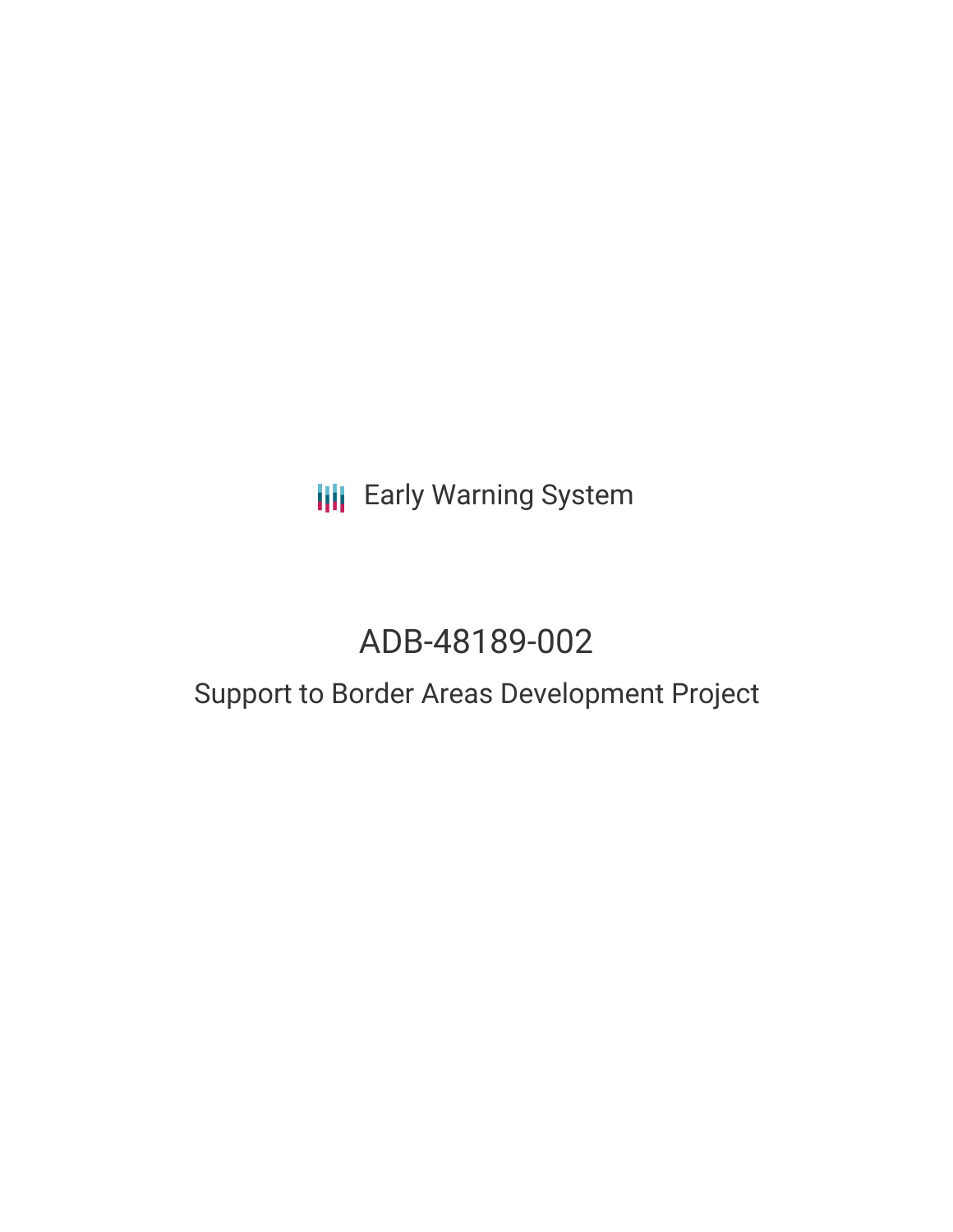

# **Quick Facts**

| <b>Countries</b>               | Vietnam                                                      |
|--------------------------------|--------------------------------------------------------------|
| <b>Specific Location</b>       | Provinces of Binh Phuoc, Dak Nong, Gia Lai, Kon Tum, Dak Lak |
| <b>Financial Institutions</b>  | Asian Development Bank (ADB)                                 |
| <b>Status</b>                  | Active                                                       |
| <b>Bank Risk Rating</b>        | B                                                            |
| <b>Voting Date</b>             | 2016-12-08                                                   |
| <b>Borrower</b>                | Government of Vietnam                                        |
| <b>Sectors</b>                 | Industry and Trade, Transport                                |
| <b>Investment Type(s)</b>      | Loan                                                         |
| <b>Investment Amount (USD)</b> | $$106.51$ million                                            |
| <b>Project Cost (USD)</b>      | \$122.11 million                                             |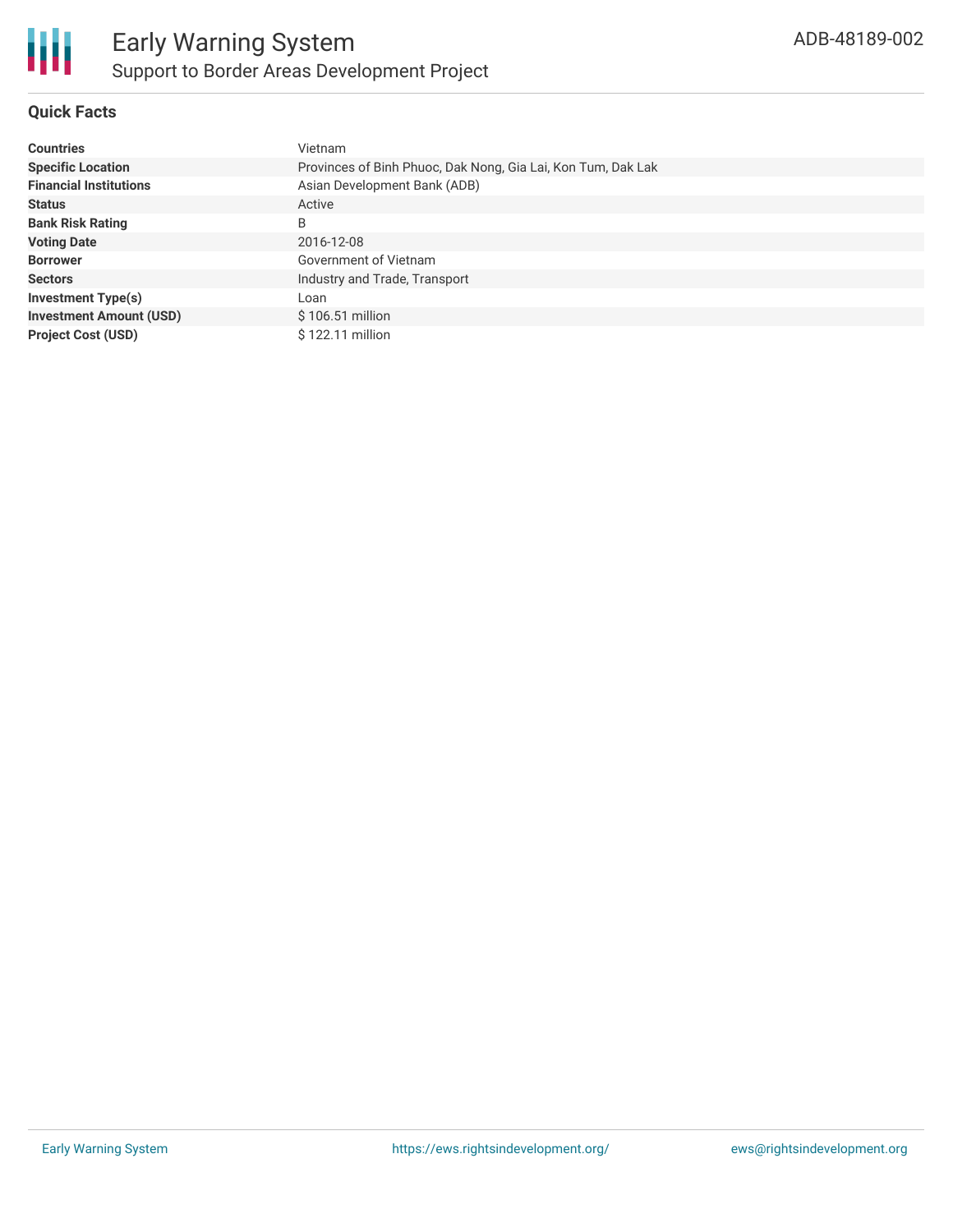

## **Project Description**

This project finances an integrated area approach that helps connect rural communities to increasing trade and passenger flows. This includes five components: i) building greater and safer transport connectivity by upgrading critical roads linking producers to markets, and rural communes to commercial and administrative centres; (ii) improving access to schools and healthcare services; (iii) supporting transport and trade facilitation; (iv) promoting inclusive community-based tourism; and (v) strengthening provincial capacity for more strategic investment planning and efficient project management.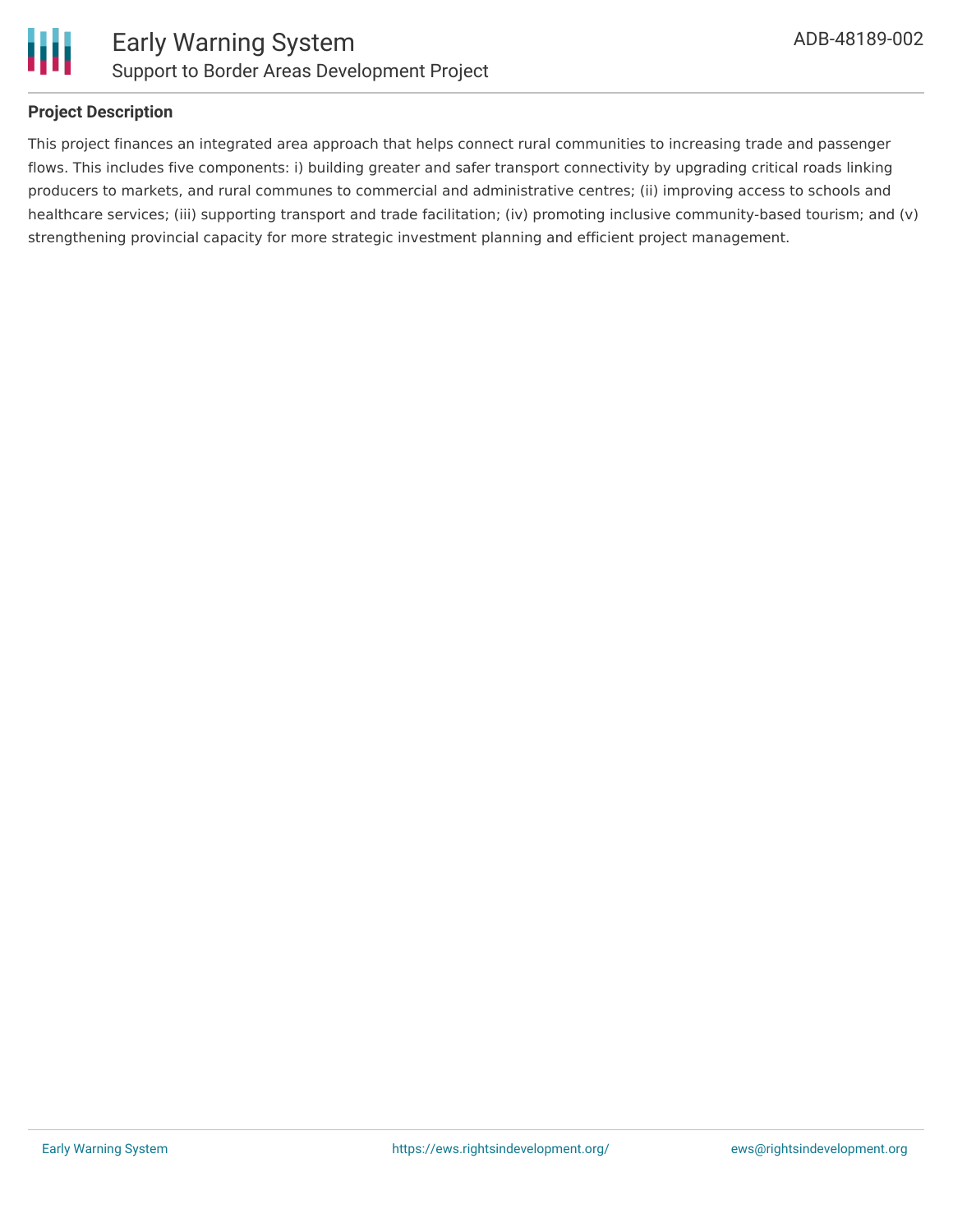

#### **Investment Description**

Asian Development Bank (ADB)

Financing Plan

Project Cost US\$ 122.11 ADB US\$ 106.51 Counterpart US\$ 15.60 Co-financing US\$ 0.0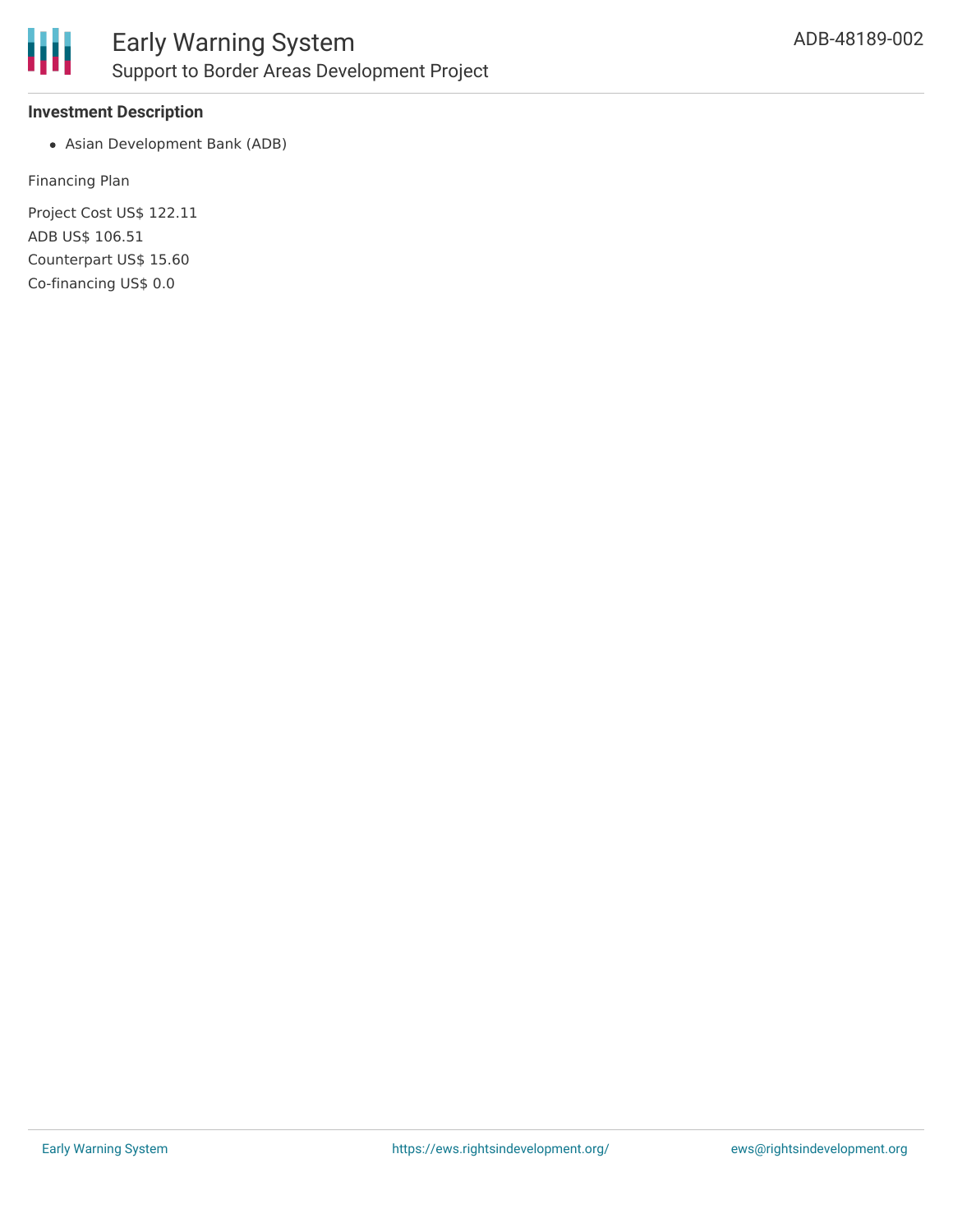

# **Contact Information**

Responsible ADB Officer Nguyen, Cuong Dinh

Responsible ADB Department Southeast Asia Department

Responsible ADB Division Viet Nam Resident Mission

Executing Agencies Provincial People's Committee of Binh Phuoc WEB@BINHPHUOC.GOV.VN Road 6/1, Tan Phu Ward, Dong Xoai Town Binh Phuoc Province

Provincial People's Committee of Dak Lak UBND@DAKLAK.GOV.VN 09 Le Duan, Buon Ma Thuot City, Dak Lak Province, Viet Nam

Provincial People's Committee of Gia Lai VPUBNDTINH@GIALAI.VN No. 2, Tran Phu Road, Pleiku City Gia Lai Province

Provincial People's Committee of Kon Tum Province VPUBND@KONTUM.GOV.VN 492 Tran Phu, Kon Tum City Kon Tum Province

Provincial People's Committee, Dak Nong VPUBND@DAKNONG.GOV.VN 23/3 Street, Nghia Duc Ward Gia Nghia Town, Dak Nong Province

#### ACCOUNTABILITY MECHANISM OF ADB

The Accountability Mechanism is an independent complaint mechanism and fact-finding body for people who believe they are likely to be, or have been, adversely affected by an Asian Development Bank-financed project. If you submit a complaint to the Accountability Mechanism, they may investigate to assess whether the Asian Development Bank is following its own policies and procedures for preventing harm to people or the environment. You can learn more about the Accountability Mechanism and how to file a complaint at: http://www.adb.org/site/accountability-mechanism/main